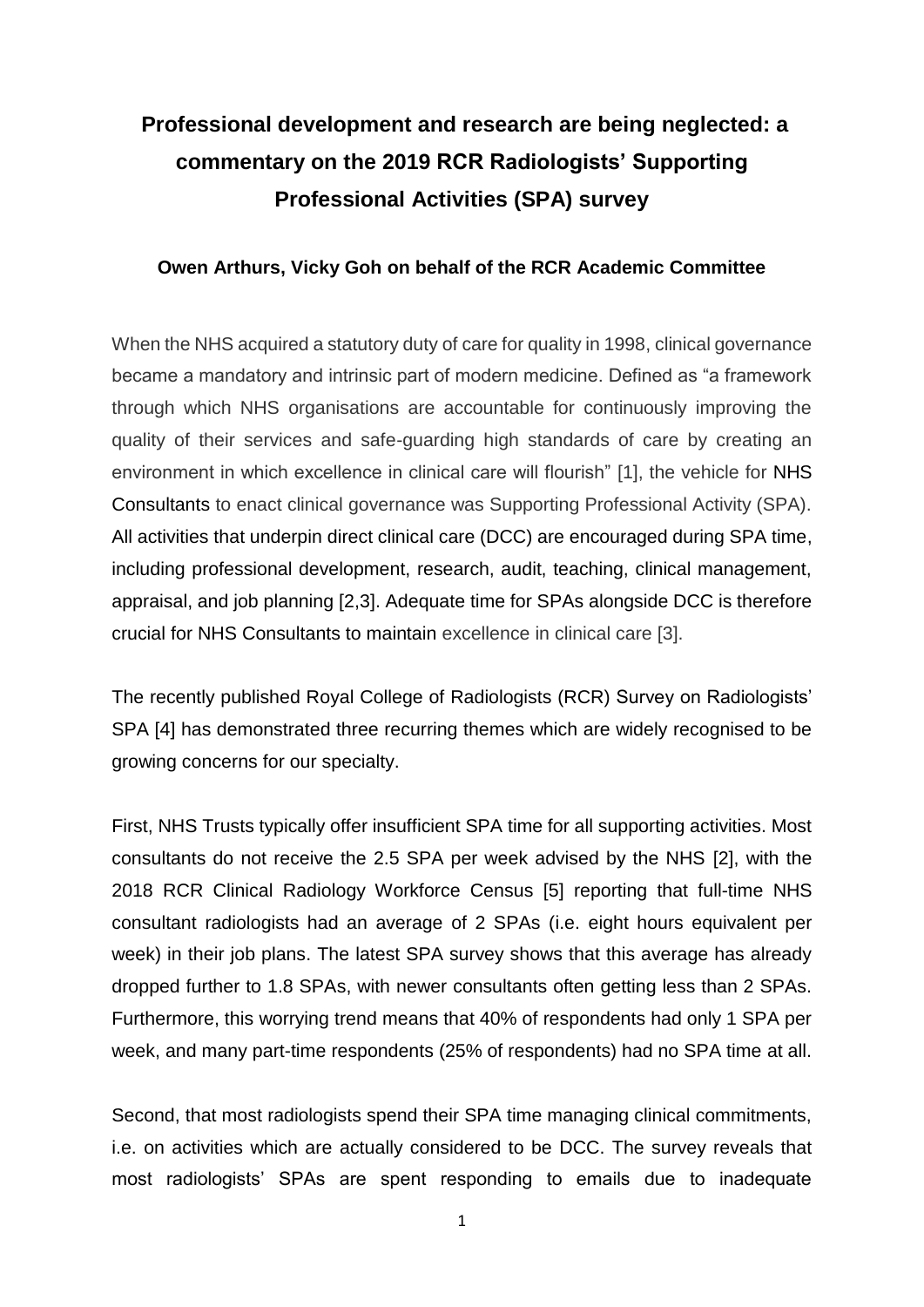administrative support, second opinion work or organising individual patient care and logistics, and preparing for or attending clinical meetings. The minimal time spent on departmental service planning and audit, as well as job planning, only serves to reinforce the expanding administrative burden placed on the individual consultant, compounded by lack of administrative support staff.

Third, that these factors in combination severely limit the time and opportunity available for NHS clinicians to be involved in research. It is widely recognised that providing high quality patient care is dependent upon the inherent ability of medical practitioners to participate in clinical trials, to evaluate new diagnostics, drugs and other therapeutics, and improvements in prevention, and also to participate in good research governance [6,7]. Without the evidence to support new diagnostic and treatment strategies, the NHS will fall behind other service providers in evidencebased healthcare, particularly in the most technologically-driven specialty of Clinical Radiology [8].

The current inadequate level of SPA time has directly contributed to a distinct lack of research involvement or leadership, as well as an inconsistent approach to quality improvement and education, at a time when advances in imaging methodology and delivery are becoming even more critical to healthcare improvements. Whilst there will naturally be less research capacity in the most clinically under-resourced specialties, we are particularly concerned that over half the respondents were not involved in research in any capacity over the last year, and only 10% of non-academics reported spending more than an hour each week on research. Of those who *are* involved, most are supporting research by other specialties, often funded by NIHR or other charitable sources, rather than leading studies themselves. The main barriers to research involvement are shortages: of time (not lack of interest), of funding, of research infrastructure and of academic mentorship outside of specialist centres, all further compounded by workforce shortages.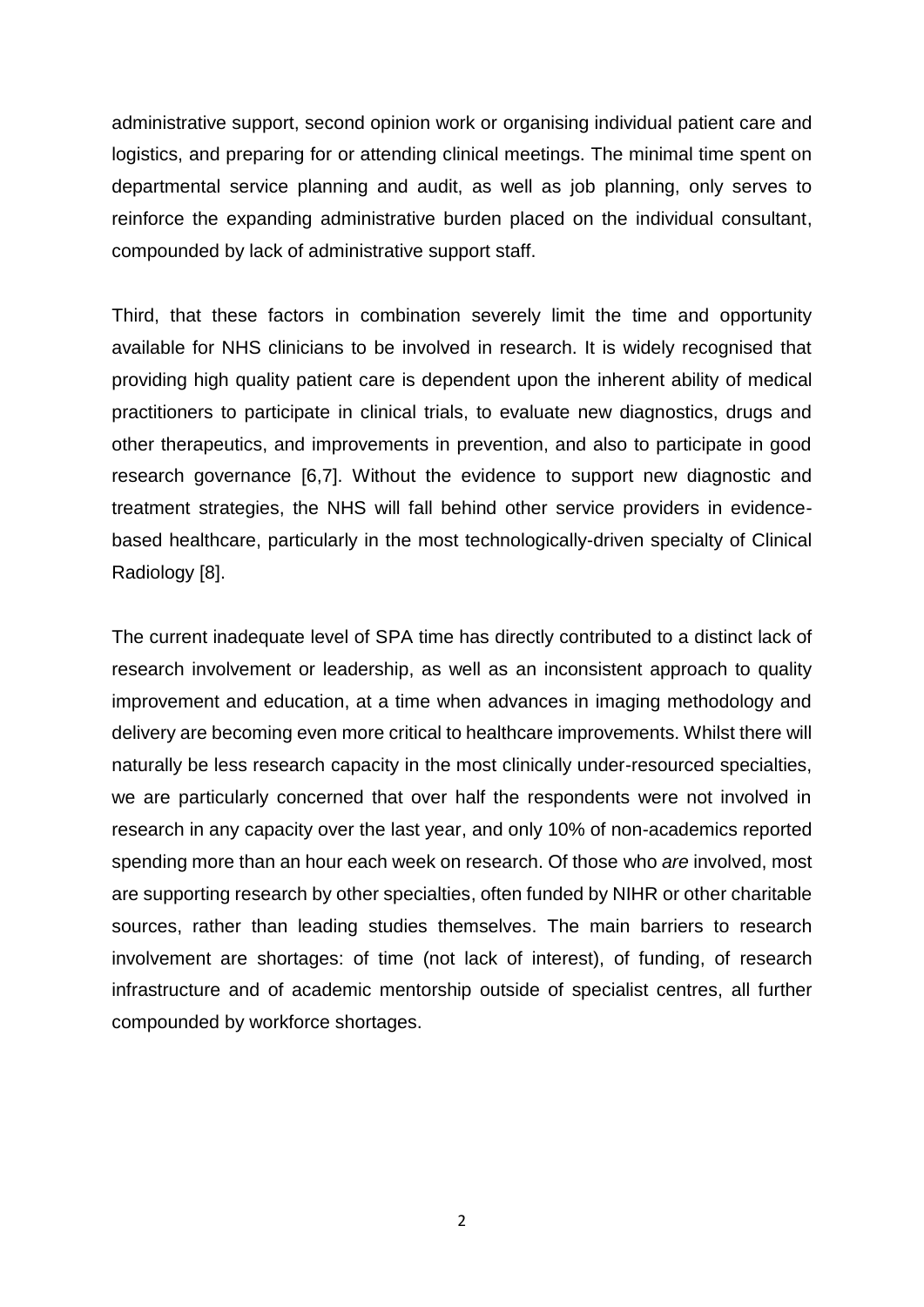The survey's findings and its implications are symptomatic of the larger challenges the NHS faces in training, growing and maintaining a healthy and efficient workforce. Clearly, balancing clinical service provision with year-on-year growing demands and workforce shortages is not easy. With an estimated 10% vacancy rate in UK radiologist consultant posts [5], continuing pension taxation and Brexit uncertainty will further compound the challenges the NHS already has in looking after its existing workforce [9]. Inadequate SPA time contributes to stress and burnout, leading to a high proportion of radiologists opting for career breaks and early retirement, which will only further exacerbate the problem.

We recognise that the balance between service and research provision is heavily and increasingly skewed towards the former. Individual NHS Trusts, the Royal Colleges and individual consultants taking up new posts all need to be aware of the implications of reduced SPA time on the future of our speciality and delivery of patient care. Short term solutions of reducing SPAs and reducing administrative staff may lead to short term cost savings, but have led to a breach of the statutory duty of care for quality, and the long-term damage to the NHS will likely be very costly to repair. In our specialty, we must ensure that a sufficient number of well-rounded radiologists can maintain the excellence in clinical care that underpins crucial NHS workflows and processes in years to come.

A co-ordinated strategy involving all stakeholders is required to resolve these critical issues. NHS Trusts should commit to providing protected SPA time, financial support of academic activity within Clinical Radiology posts, and the development of clinical academic posts. The RCR should not approve consultant posts with insufficient SPA time allocated. The launch of the new RCR Research Foundation will provide restructuring of the financial support available to radiology research, as well as appropriate academic mentoring for research active radiologists at all levels.

Funders such as the National Institute for Health Research (NIHR) need to be made aware of the high barriers radiologists face in supporting and delivering imaging research. They need to recognise that Radiology is a shortage speciality, especially those in lead research roles. Those that succeed in getting there frequently take less conventional routes (often involving career breaks and FRCR exam considerations),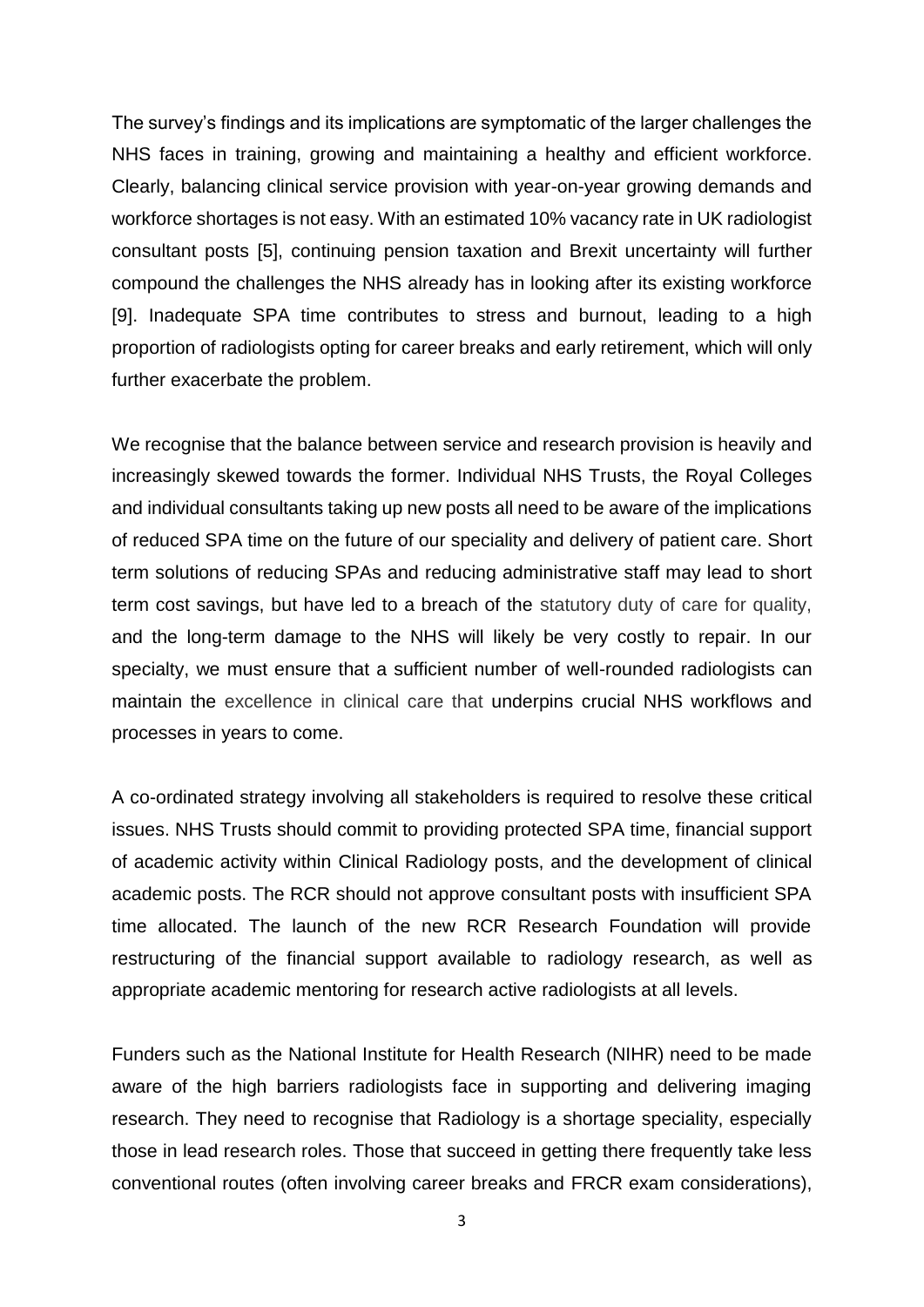which need a more flexible, inclusive attitude and greater support than may be required for other specialties. Whilst NHS trusts and funding bodies continue to overlook (or fail to prioritise) radiology, and radiologists are neither given adequate time nor opportunities to prepare or deliver radiology-led clinical research, the fundamental problems shown in this survey will continue.

Further work is clearly needed to foster a supportive research culture and provide the necessary infrastructure, tailored to the needs of clinical imaging, in order to facilitate research activity in Radiology. The work of the NIHR Imaging project and NIHR Clinical Research Network imaging steering group, led by Professor Steve Smye, is a start but still a "drop in the ocean" [8]. Only through high-level strategic support from all funding bodies and actively looking to promote imaging-led activities - either through infrastructure support, consultant- or scanner-time - will this be tackled in the short term. Investment now will help to identify and develop high impact research projects which will reap future rewards. Research-active trainees coming through the RADIANT network and NIHR integrated academic training schemes will be looking forward to continuing and developing research activities in their consultant appointments, and we should not disappoint them.

## References

- 1. Scally G, Donaldson LJ. Looking forward: clinical governance and the drive for quality improvement in the new NHS in England. BMJ1998;317: 61-5.
- 2. NHS Employers: Guidance on support professional activities. 2007.
- 3. Academy of Medical Royal Colleges Advice on SPA's in Consultant Job Planning, 2010
- 4. RCR Radiologists' support professional activities (SPA) survey 2019, website link here.
- 5. RCR Clinical Radiology UK workforce census 2018 report.
- 6. NIHR Signal: participation in health research may be linked to better care and performance. Available at: https://discover.dc.nihr.ac.uk/content/signal-